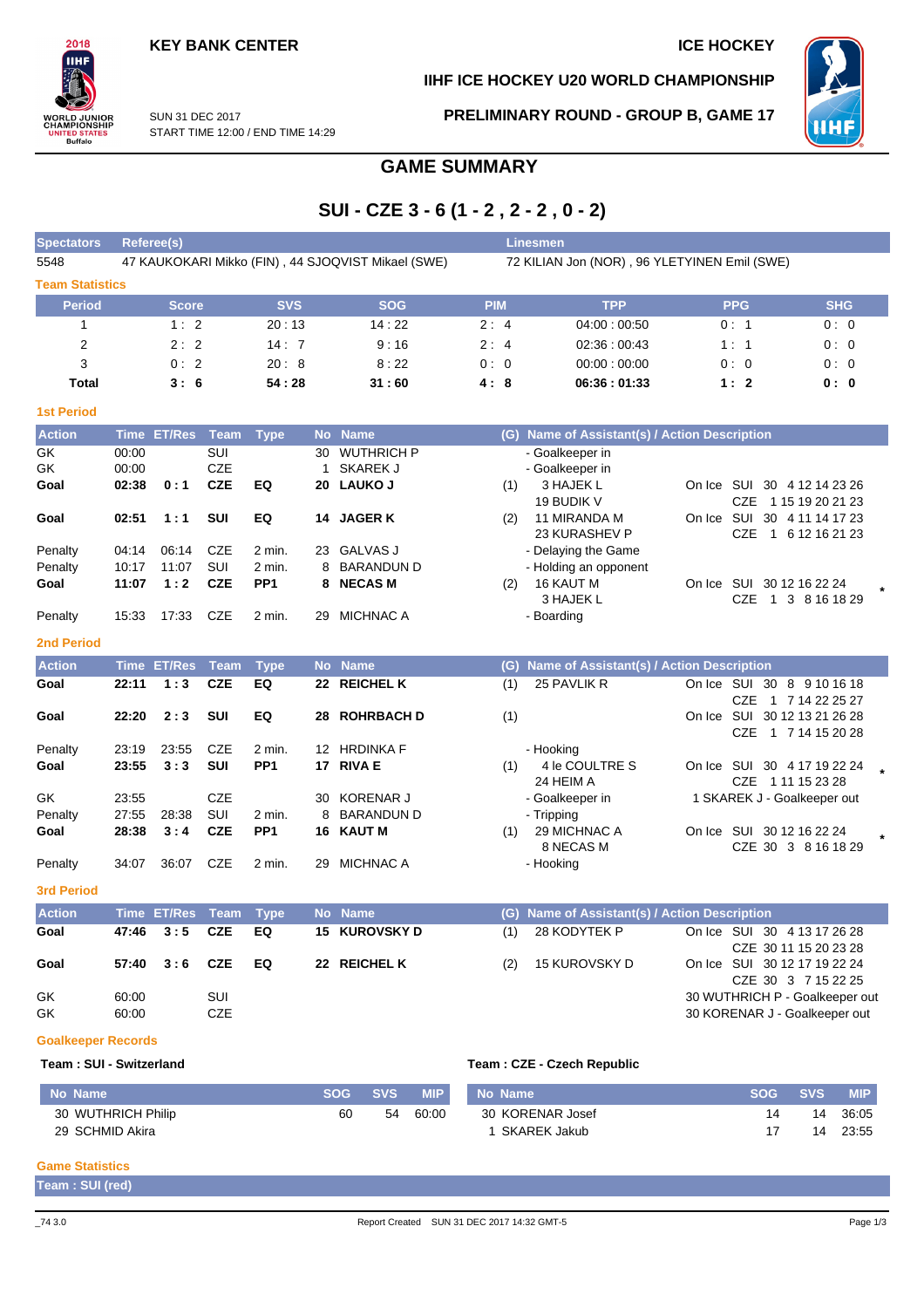## **KEY BANK CENTER ICE HOCKEY**



**IIHF ICE HOCKEY U20 WORLD CHAMPIONSHIP**

**PRELIMINARY ROUND - GROUP B, GAME 17**



SUN 31 DEC 2017 START TIME 12:00 / END TIME 14:29

|               | <b>Head Coach: WOHLWEND Christian</b> |    |              |    |             |    |    |                   | <b>Shots on Goal</b> |          |                |           |    | Time on Ice |      |                      |           |           |       |                |            |
|---------------|---------------------------------------|----|--------------|----|-------------|----|----|-------------------|----------------------|----------|----------------|-----------|----|-------------|------|----------------------|-----------|-----------|-------|----------------|------------|
| <b>No Pos</b> | <b>Name</b>                           | G. | $\mathbf{A}$ | P. |             |    |    | PIM FO+ FO- FO+/- | FO%                  |          | 2 <sup>7</sup> | $3$ OT TS |    | $+/-$       |      | $\overline{2}$       | 3         | <b>OT</b> |       | <b>TOT SHF</b> | <b>AVG</b> |
| 11 F          | MIRANDA Marco +A                      | 0  | 1            | 1  | $\Omega$    | 0  | 0  | 0                 | 0.00                 | 0        | 1              | $\Omega$  | 1  | $+1$        | 6:21 |                      | 6:40 6:36 |           | 19:37 | 28             | 0:42       |
| 12 D          | <b>GEISSER Tobias</b>                 | 0  | 0            | 0  | 0           | 0  | 0  | 0                 | 0.00                 | 2        |                | 1         | 4  | -1          |      | 8:06 8:35 7:54       |           |           | 24:35 | 47             | 0:31       |
| 14 F          | <b>JAGER Ken</b>                      |    | 0            | 1  | $\Omega$    | 3  | 0  | 3                 | 100.00               | 2        | 0              | 0         | 2  | 0           |      | 4:46 5:09 6:03       |           |           | 15:58 | 25             | 0:38       |
| 16 D          | GROSS Nico +A                         | 0  | 0            | 0  | 0           | 0  | 0  | 0                 | 0.00                 | 1        | 0              | 1         | 2  | -1          |      | 7:42 6:08 7:34       |           |           | 21:24 | 35             | 0:36       |
| 23 F          | <b>KURASHEV Philipp</b>               | 0  | 1            | 1  | 0           | 9  | 11 | $-2$              | 45.00                | 1        | 1              | $\Omega$  | 2  | 0           |      | 7:06 6:35 7:24       |           |           | 21:05 | 31             | 0:40       |
| 17 D          | <b>RIVA Elia</b>                      |    | 0            | 1  | 0           | 0  | 0  | 0                 | 0.00                 | 0        | 2              | 0         | 2  | -1          |      | 5:16 8:4410:11       |           |           | 24:11 | 42             | 0:34       |
| 19 F          | SIMIC Axel                            | 0  | 0            | 0  | 0           | 0  | 0  | $\Omega$          | 0.00                 | 2        | 1              | 1         | 4  | -1          |      | 5:21 5:36 6:05       |           |           | 17:02 | 28             | 0:36       |
| 22 F          | EGGENBERGER Nando +C                  | 0  | 0            | 0  | 0           |    | 0  | 1.                | 100.00               | $\Omega$ |                |           | 3  | -1          |      | 4:36 5:56 5:35       |           |           | 16:07 | 27             | 0:35       |
| 24 F          | <b>HEIM Andre</b>                     | 0  |              | 1  | 0           | 8  | 5  | 3                 | 61.54                | 0        |                |           | 2  | -1          |      | 6:02 6:21 5:16       |           |           | 17:39 | 27             | 0:39       |
| 27 D          | <b>EGLI Dominik</b>                   | 0  | 0            | 0  | 0           | 0  | 0  | 0                 | 0.00                 | 0        | 0              | 0         | 0  | 0           |      | $0:00$ $0:00$ $0:00$ |           |           | 0:00  | $\Omega$       | 0:00       |
| 4 D           | le COULTRE Simon                      | 0  | 1            | 1  | 0           | 0  | 0  | 0                 | 0.00                 |          | 0              | 0         | 1  | -1          |      | 6:07 7:05 7:31       |           |           | 20:43 | 37             | 0:33       |
| 9 F           | <b>MULLER Nicolas</b>                 | 0  | 0            | 0  | $\mathbf 0$ | 0  | 0  | 0                 | 0.00                 | 0        | 0              | $\Omega$  | 0  | -1          |      | 4:58 4:27 3:16       |           |           | 12:41 | 20             | 0:38       |
| 10 F          | <b>MAILLARD Guillaume</b>             | 0  | 0            | 0  | $\Omega$    | 0  | 2  | $-2$              | 0.00                 | 0        | $\Omega$       | $\Omega$  | 0  | -1          |      | 4:33 4:58 5:37       |           |           | 15:08 | 26             | 0:34       |
| 18 F          | <b>NUSSBAUMER Valentin</b>            | 0  | 0            | 0  | 0           | 2  | 6  | $-4$              | 25.00                | 2        | 0              |           | 3  | -1          |      | 4:23 4:07 6:13       |           |           | 14:43 | 26             | 0:33       |
| 21 D          | <b>BERNITim</b>                       | 0  | 0            | 0  | 0           | 0  | 0  | 0                 | 0.00                 | 0        | $\Omega$       |           | 1  | $+1$        |      | 4:29 6:52 7:10       |           |           | 18:31 | 38             | 0:29       |
| 8 D           | <b>BARANDUN Davyd</b>                 | 0  | 0            | 0  | 4           | 0  | 0  | 0                 | 0.00                 | 0        | 0              | 0         | 0  |             |      | 6:18 2:31 0:00       |           |           | 8:49  | 14             | 0:37       |
| 13 F          | <b>SIGRIST Justin</b>                 | 0  | 0            | 0  | $\mathbf 0$ | 5  | 3  | 2                 | 62.50                | 2        | 0              | 0         | 2  | 0           |      | 4:29 3:15 1:33       |           |           | 9:17  | 16             | 0:34       |
| 20 F          | <b>LEUENBERGER Sven</b>               | 0  | 0            | 0  | 0           | 0  | 0  | 0                 | 0.00                 | 0        | 0              | $\Omega$  | 0  | 0           |      | $0:00$ $0:00$ $0:00$ |           |           | 0:00  | 0              | 0:00       |
| 26 F          | <b>CAVALLERI Marco</b>                | 0  | 0            | 0  | 0           |    | 2  | -1                | 33.33                | 0        | $\mathbf 0$    | $\Omega$  | 0  | -1          |      | 4:04 2:50 1:48       |           |           | 8:42  | 17             | 0:30       |
| 28 F          | <b>ROHRBACH Dario</b>                 | 1  | 0            |    | $\Omega$    | 0  |    | -1                | 0.00                 | 1        |                | $\Omega$  | 2  | $\Omega$    |      | 4:12 3:23 4:42       |           |           | 12:17 | 24             | 0:30       |
| 29 GK         | <b>SCHMID Akira</b>                   | 0  | 0            | 0  | 0           |    |    |                   |                      | 0        | 0              | 0         | 0  |             |      |                      |           |           |       |                |            |
| 30 GK         | <b>WUTHRICH Philip (BP)</b>           | 0  | 0            | 0  | 0           |    |    |                   |                      | 0        | 0              | 0         | 0  |             |      |                      |           |           |       |                |            |
| <b>Total</b>  |                                       | 3  | 4            | 7  | 4           | 29 | 30 |                   | -1 49.15             | 14       | 9              | 8         | 31 |             |      |                      |           |           |       |                |            |

### **Team : CZE (white)**

| Head Coach: PESAN Filip |                          |    |          |                |          |                |          |                   |          | <b>Shots on Goal</b> |                |                | Time on Ice    |       |  |                      |      |           |            |            |            |
|-------------------------|--------------------------|----|----------|----------------|----------|----------------|----------|-------------------|----------|----------------------|----------------|----------------|----------------|-------|--|----------------------|------|-----------|------------|------------|------------|
| <b>No Pos</b>           | <b>Name</b>              | G. | A        | P.             |          |                |          | PIM FO+ FO- FO+/- | FO%      |                      | $\overline{2}$ |                | 3 OT TS        | $+/-$ |  | $\overline{2}$       | 3    | <b>OT</b> | <b>TOT</b> | <b>SHF</b> | <b>AVG</b> |
| 3 D                     | <b>HAJEK Libor</b>       | 0  | 2        | 2              | $\Omega$ | 0              | 0        | 0                 | 0.00     | 1                    | 0              | 1              | $\overline{2}$ | $+1$  |  | 7:30 6:18            | 7:06 |           | 20:54      | 36         | 0:34       |
| 6 F                     | ZACHAR Marek +C          | 0  | 0        | 0              | 0        | 0              | 1        | -1                | 0.00     | 0                    | $\mathbf 0$    | $\overline{2}$ | 2              | $-1$  |  | 5:17 4:37 6:08       |      |           | 16:02      | 29         | 0:33       |
| 16 F                    | KAUT Martin (BP)         | 1  | 1        | $\overline{2}$ | 0        | $\overline{2}$ | 1        |                   | 66.67    | 0                    | 1              | 1              | 2              | -1    |  | 5:21 4:25 5:15       |      |           | 15:01      | 24         | 0:37       |
| 19 D                    | <b>BUDIK Vojtech</b>     | 0  | 1        | 1              | 0        | 0              | 0        | 0                 | 0.00     | 0                    | 0              | $\Omega$       | 0              | $+1$  |  | 6:54 6:01 8:31       |      |           | 21:26      | 35         | 0:36       |
| 21 F                    | <b>CHYTIL Filip</b>      | 0  | 0        | 0              | 0        | 6              | 6        | 0                 | 50.00    | 4                    | 1              | 2              | $\overline{7}$ | 0     |  | 4:19 5:04 6:07       |      |           | 15:30      | 26         | 0:35       |
| 8 F                     | <b>NECAS Martin</b>      |    | 1        | 2              | 0        | 4              | 7        | -3                | 36.36    | 2                    |                | 2              | 5              | 0     |  | 5:53 6:29 5:16       |      |           | 17:38      | 32         | 0:33       |
| 11 D                    | <b>KRAL Filip</b>        | 0  | 0        | $\Omega$       | 0        | 0              | 0        | 0                 | 0.00     | $\mathbf{1}$         | 1              | 0              | 2              | $+1$  |  | 3:27 7:08 5:42       |      |           | 16:17      | 24         | 0:40       |
| 18 F                    | <b>ZADINA Filip</b>      | 0  | 0        | 0              | 0        | 3              | 3        | $\mathbf 0$       | 50.00    | 2                    | 3              | 4              | 9              | 0     |  | 5:50 6:28 6:26       |      |           | 18:44      | 27         | 0:41       |
| 23 D                    | <b>GALVAS Jakub</b>      | 0  | 0        | 0              | 2        | 0              | 2        | $-2$              | 0.00     | 1                    | 1              | 0              | 2              | $+1$  |  | 5:25 5:15 6:53       |      |           | 17:33      | 29         | 0:36       |
| 29 F                    | <b>MICHNAC Albert</b>    | 0  | 1        | 1              | 4        | 0              | $\Omega$ | 0                 | 0.00     | $\overline{2}$       | 1              | 2              | 5              | 0     |  | 5:33 5:30 6:21       |      |           | 17:24      | 25         | 0:41       |
| 7 D                     | <b>SALDA Radim</b>       | 0  | 0        | 0              | 0        | 0              | 0        | 0                 | 0.00     | 1                    | 0              | 0              |                | $+1$  |  | 7:26 7:32 6:04       |      |           | 21:02      | 37         | 0:34       |
| 14 D                    | VALA Ondrej +A           | 0  | 0        | 0              | 0        | 0              | 0        | 0                 | 0.00     | 0                    | 0              | 1              | 1              | 0     |  | 6:12 5:48 5:44       |      |           | 17:44      | 34         | 0:31       |
| 22 F                    | REICHEL Kristian +A      | 2  | 0        | 2              | $\Omega$ | 10             | 5        | 5                 | 66.67    | 0                    | 2              | 1              | 3              | $+2$  |  | 3:39 5:44 3:48       |      |           | 13:11      | 27         | 0:29       |
| 25 F                    | <b>PAVLIK Radovan</b>    | 0  | 1        | 1              | 0        | 0              | 0        | 0                 | 0.00     | 2                    | $\mathbf 0$    | 1              | 3              | $+2$  |  | 3:08 5:01            | 4:28 |           | 12:37      | 24         | 0:31       |
| 27 F                    | <b>SAFIN Ostap</b>       | 0  | $\Omega$ | 0              | $\Omega$ | 0              | $\Omega$ | 0                 | 0.00     | $\Omega$             | 4              | 3              |                | $+1$  |  | 2:48 4:05 3:17       |      |           | 10:10      | 17         | 0:35       |
| 12 D                    | <b>HRDINKA Frantisek</b> | 0  | 0        | 0              | 2        |                | 0        |                   | 1 100.00 | 0                    | 0              | 0              | 0              | -1    |  | 2:31 0:11 0:13       |      |           | 2:55       | 8          | 0:21       |
| 15 F                    | <b>KUROVSKY Daniel</b>   |    | 1        | $\overline{2}$ | 0        | $\mathbf 0$    | 1        | -1                | 0.00     | 2                    | 1              | 2              | 5              | $+2$  |  | 6:18 2:37 4:58       |      |           | 13:53      | 25         | 0:33       |
| 17 F                    | <b>HRABIK Krystof</b>    | 0  | 0        | 0              | 0        | 1              | 0        |                   | 1 100.00 | 0                    | 0              | 0              | 0              | 0     |  | $0:00$ $0:00$ $0:00$ |      |           | 0:00       | 0          | 0:00       |
| 20 F                    | LAUKO Jakub              |    | 0        | 1              | 0        | 0              | 0        | 0                 | 0.00     | 3                    | 0              | $\Omega$       | 3              | $+1$  |  | 2:59 3:14 2:31       |      |           | 8:44       | 15         | 0:34       |
| 28 F                    | <b>KODYTEK Petr</b>      | 0  | 1        | 1              | 0        | 3              | 3        | 0                 | 50.00    | 1                    | 0              | $\Omega$       | 1              | 0     |  | 4:49 3:37 5:06       |      |           | 13:32      | 24         | 0:33       |
| 1 GK                    | <b>SKAREK Jakub</b>      | 0  | 0        | 0              | 0        |                |          |                   |          | 0                    | 0              | 0              | 0              |       |  |                      |      |           |            |            |            |
| 30 GK                   | <b>KORENAR Josef</b>     | 0  | 0        | 0              | 0        |                |          |                   |          | 0                    | $\Omega$       | $\Omega$       | $\mathbf 0$    |       |  |                      |      |           |            |            |            |
| <b>Total</b>            |                          | 6  | 9        | 15             | 8        | 30             | 29       | 1.                | 50.85    | 22                   | 16             | -22            | 60             |       |  |                      |      |           |            |            |            |